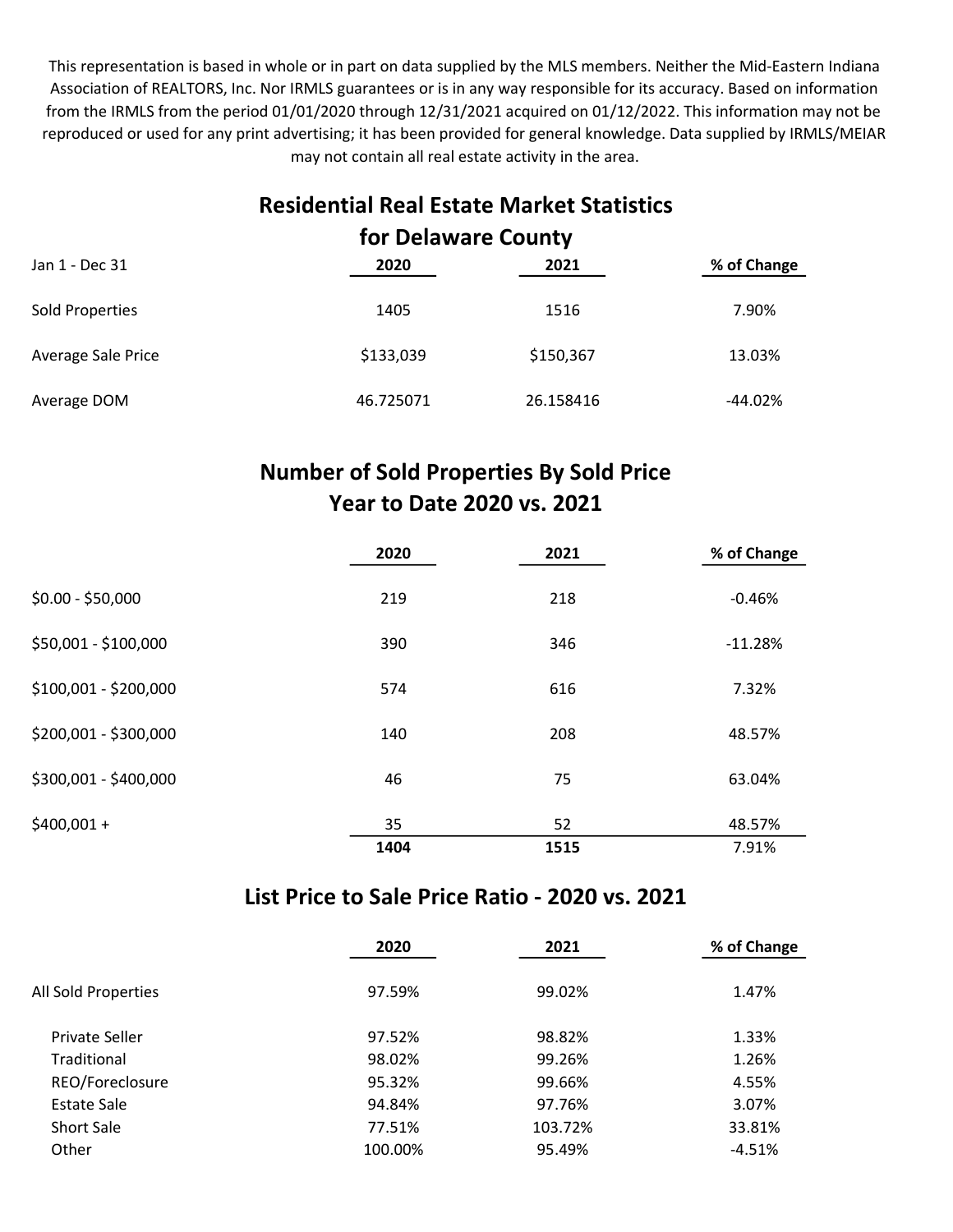## for Delaware County Residential Real Estate Market Statistics

| Jan 1 - Dec 31                | 2020         | % of Market | 2021           | % of Market | % Change  |
|-------------------------------|--------------|-------------|----------------|-------------|-----------|
|                               |              |             |                |             |           |
| <b>Sold Properties</b>        | 1405         |             | 1516           |             | 7.90%     |
| Private Seller                | 944          | 67.19%      | 716            | 47.23%      | $-24.15%$ |
| Traditional                   | 367          | 26.12%      | 730            | 48.15%      | 98.91%    |
| REO/Foreclosure               | 55           | 3.91%       | 20             | 1.32%       | $-63.64%$ |
| <b>Estate Sale</b>            | 33           | 2.35%       | 36             | 2.37%       | 9.09%     |
| <b>Short Sale</b>             | $\mathbf{1}$ | 0.07%       | $\overline{2}$ | 0.13%       | 100.00%   |
| Other                         | 5            | 0.36%       | 12             | 0.79%       | 140.00%   |
|                               | 2020         |             | 2021           |             | % Change  |
| <b>Average Sales Price</b>    | \$133,039    |             | \$150,367      |             | 13.03%    |
| <b>Private Seller</b>         | \$135,651    |             | \$147,138      |             | 8.47%     |
| Traditional                   | \$144,004    |             | \$159,649      |             | 10.86%    |
| REO/Foreclosure               | \$53,598     |             | \$47,947       |             | $-10.54%$ |
| <b>Estate Sale</b>            | \$83,952     |             | \$112,400      |             | 33.89%    |
| <b>Short Sale</b>             | \$17,750     |             | \$127,000      |             | 615.49%   |
| Other                         | \$36,652     |             | \$59,273       |             | 61.72%    |
| <b>Average Days on Market</b> | 2020         |             | 2021           |             | % Change  |
| <b>Private Seller</b>         | 43.66        |             | 30.50          |             | $-30.14%$ |
| Traditional                   | 54.12        |             | 21.85          |             | -59.63%   |
| REO/Foreclosure               | 46.51        |             | 23.85          |             | $-48.72%$ |
| <b>Estate Sale</b>            | 54.85        |             | 20.00          |             | $-63.54%$ |
| <b>Short Sale</b>             | 64.00        |             | 77.50          |             | 21.09%    |
| Other                         | 23.00        |             | 44.64          |             | 94.07%    |